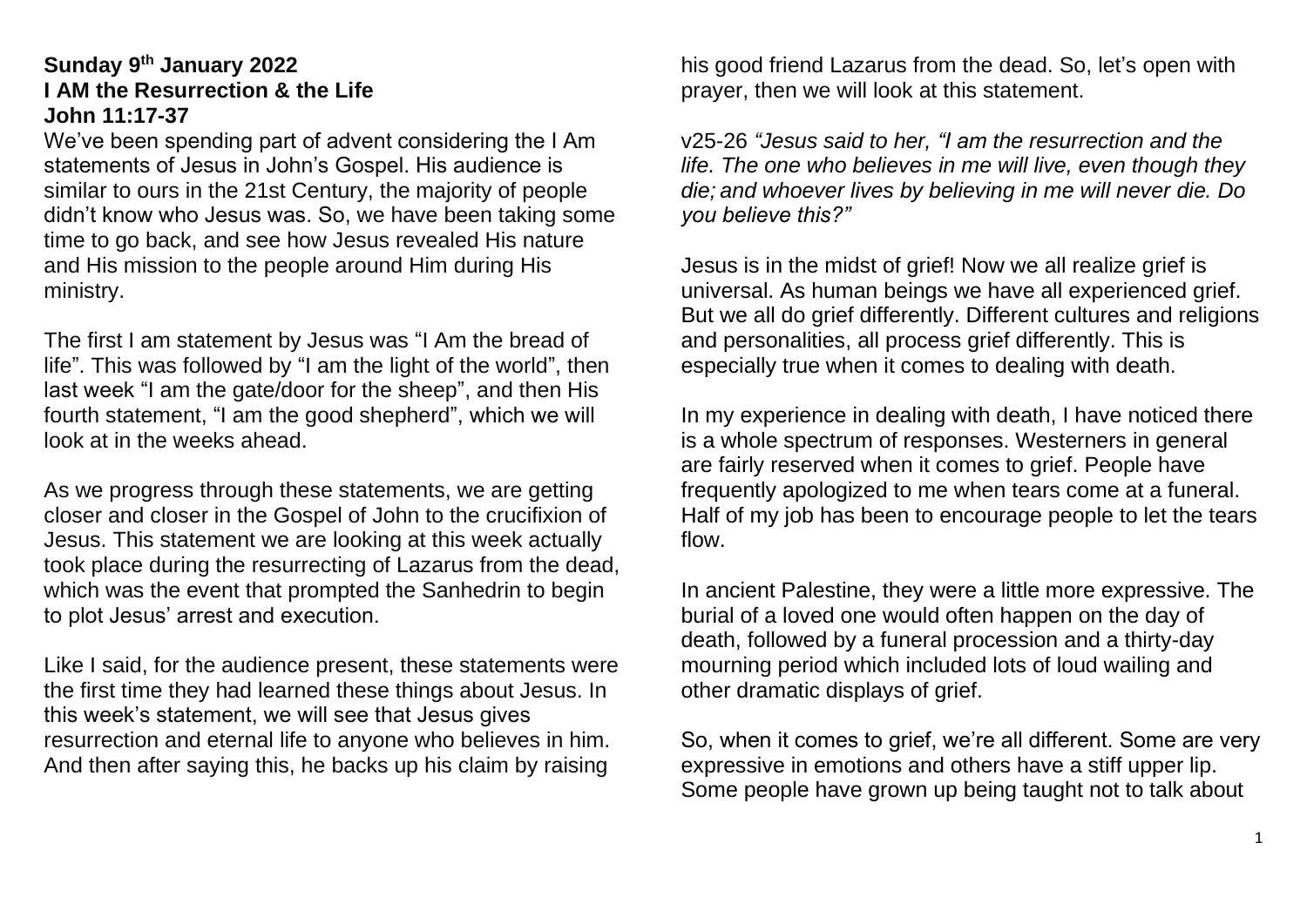death or loss, or to ignore it, others are comfortable with the topic and might even joke about it. (But that can be offensive to others)

When we think of grief we often think of death, but grief can refer to any kind of loss.

Right now, I believe that we as a community, as a nation, and as a world we are experiencing a kind of collective grief. As Covid-19 has spread at great pace it has a profound impact on us.

## **The Collective Grief of Covid-19**

What are we grieving? For some it is the literal loss of life, loved ones who have died. For others it is the loss of security or a sense of control.

Perhaps it is isolation, and the grief of being cut off from familiar routines, and community. But we are experiencing grief in a collective way that the world hasn't seen in some time.

David Kessler, one of the world's foremost experts on grief, in a recent article by the Harvard Business Review said this: *"We feel the world has changed, and it has. We know this is temporary, but it doesn't feel that way, and we realize things will be different. Just as going to the airport is forever different from how it was before 9/11, things will change, and this is the point at which they changed. The loss of normalcy; the fear of economic toll; the loss of connection. This is hitting us and we're grieving. Collectively. We are not used to this kind of collective grief in the air*."

So, our grief is collective. We're experiencing this together and reacting in lots of different ways. Right now, for many of us there are two kinds of grief going on – a sense of loss for what was, and a kind of anticipation of what might be! Now we have all struggled with the inconsistencies of restrictions that governments have introduced, to prevent the spread of COVID and to keep us safe. But we need to be wise in our responses, and cautious in the attributing of blame. While it has been frustrating it is important to keep things in perspective. Compared to the rest of the world Australia has had it relatively easier than other nations – For us "Down under" on what could be referred to as the world's largest Island. Here are a few statistics to help us keep perspective and be a tad sympathetic to governments trying to manage this "Global Pandemic". (Slides)

In today's Gospel we get to see Jesus walk into the midst of a grieving family. This story from John speaks of grief and loss, and it shows us how Jesus responds.

## **CONTEXT**

Let me just take a moment to set the scene in terms of this passage in the context of John's Gospel. In chapter 10 Jesus has made some big claims about who He is. Walking in the temple He gathers a crowd and speaks to them. The crowds say, *"How long will you keep us in suspense? If you are the Christ, tell us plainly."* (John 10:24). Jesus says, *"I and the Father are one."* (John 10:30), and at this moment the crowds pick up stones to kill him because His claim is to be divine and they see this as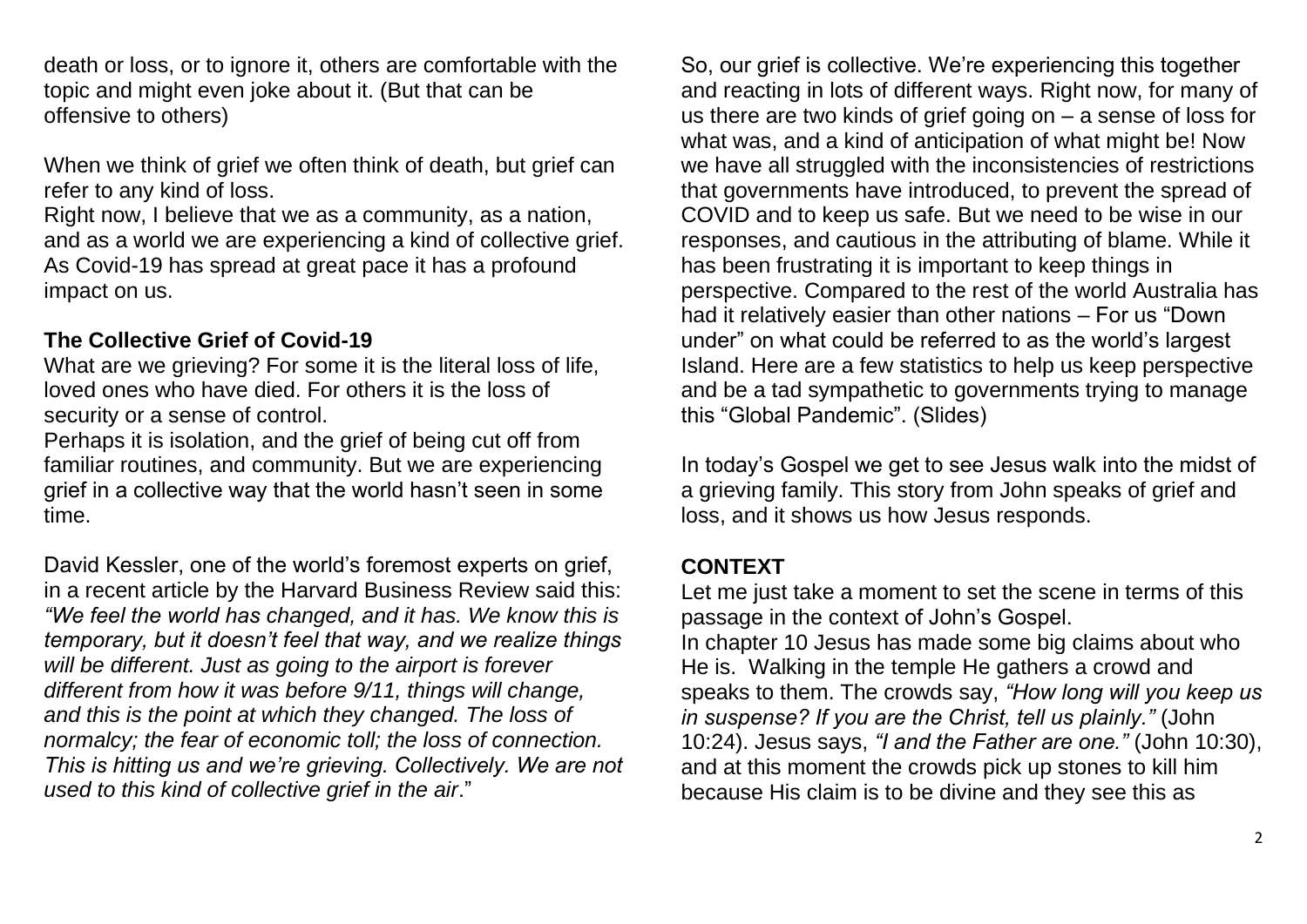blasphemy. They attempt also to arrest him but we hear that Jesus escapes from their hands to Jordan.

It is here that Jesus hears of the illness of his friend Lazarus. Jesus seems to be in no hurry. He has a confidence about him, that could be misread as apathy. But this is not the case. Jesus says: *"This illness does not lead to death. It is for the glory of God, so that the Son of God may be glorified through it."*

Most commentators are careful to point out here *that "it is not that the sickness occurred in order for God to be glorified, but rather that it constituted an occasion for God's glory to be revealed."* In other words, here is a moment where we are going to see Jesus reveal more clearly just who He is in the midst of a suffering world.

The raising of Lazarus is the culminating sign of John's Gospel. It is the final and most compelling evidence of who Jesus is. It gives us an anticipation of Easter as Jesus walks into the midst of death and brings new life. Given what has happened in chapter 10, we see that Jesus literally walks toward death – he walks to the death of Lazarus, yes, but also, he walks toward his own death, into the midst of danger as He journeys to Bethany just 3kms from Jerusalem, where attempts on his own life have just been made and where soon he will be crucified. When Jesus arrives at Bethany, He enters a scene of grief and loss. Martha goes out to meet Jesus and Mary stays

home mourning. Both of them have a conversation with Jesus.

And both say: "*Lord if you had been here, my brother would not have died."* They reflect a common sentiment don't they. "If only"

If only this had happened, we could have avoided tragedy. Jesus will face this same question at the cross – *"If you are the Son of God, save yourself…do something".* And then Jesus faces the hard question, in v37 we hear "*Could not he who opened the eyes of the blind man also have kept this man from dying?"*

This question reflects a well-worn tradition in the Jewish mind. The Psalms are full of crying out to God and complaint to God. They give space for lament and grief, bargaining, anger and complaint. Psalm 13 says: *"How long, O Lord? Will you forget me forever? How long will you hide your face from me?"*  Psalm 88 says: "*O Lord, why do you cast me off? Why do you hide your face from me?"*

And there are more. The Bible gives room for people to cry out "*Where are you God?"* The Bible gives no simple answer to the cry of the suffering in terms of the "Why?" There are no pat answers. Yet what we see in the Gospel of John is that Jesus enters into the grief of Lazarus' family. Jesus is present to it all.

Peppered throughout this story we see the compassion and deep feeling of Jesus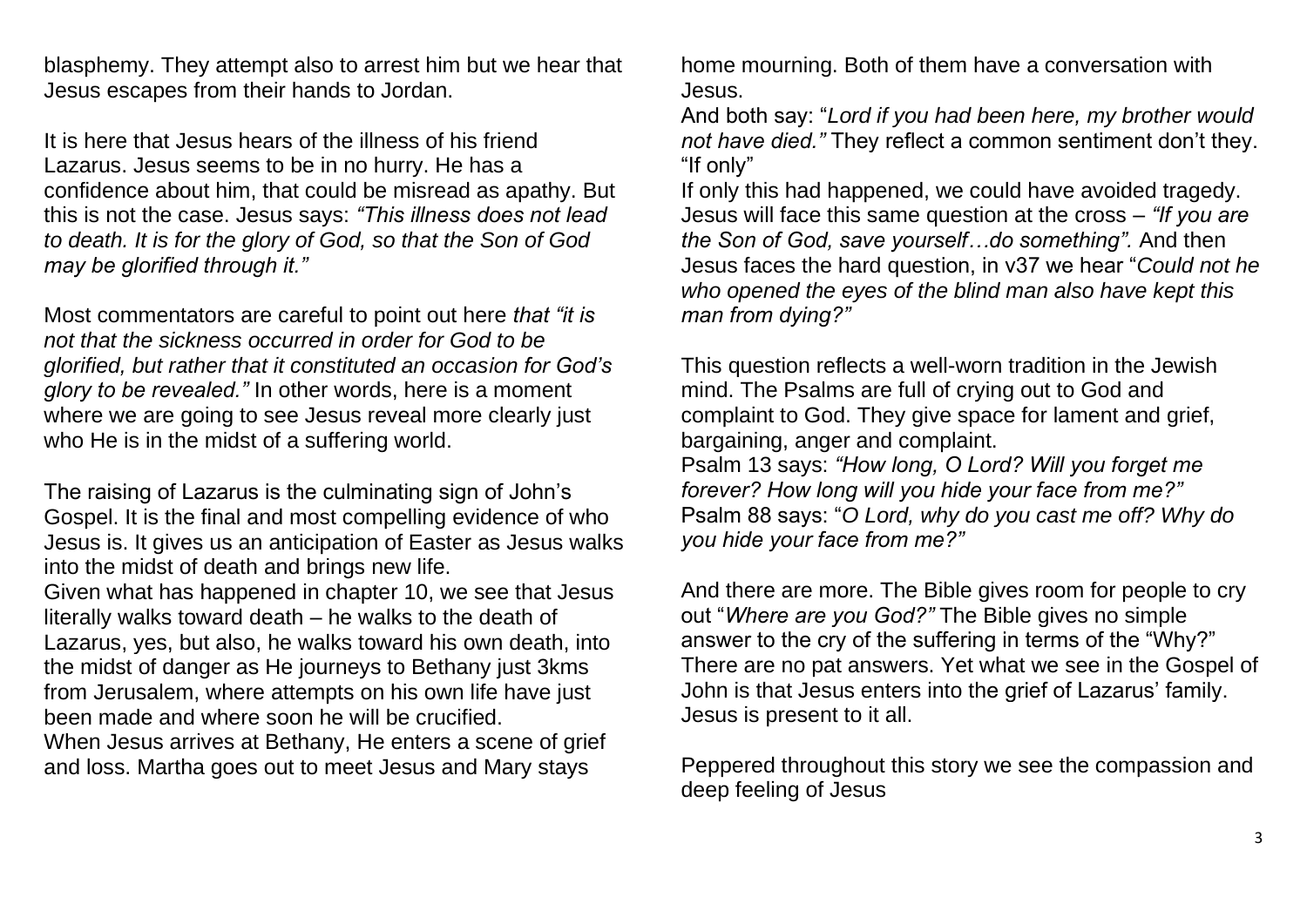In v3 when Jesus gets the news we hear "*He whom you love is ill*." v5 tells us that *"Jesus loved Martha and her sister and Lazarus."* In v33 when Jesus sees the people weeping, he is "*deeply disturbed in spirit*." In v35, as he comes to the tomb "*Jesus began weeping*."

What we see through this story is Jesus is present to the grief of Lazarus' family.

Tom Wright puts it this way:

*"The Word, through whom the worlds were made, weeps like a baby at the grave of his friend. Only when we stop and ponder this will we understand the full mystery of John's gospel. Only when we put away our high-and-dry pictures of who God is and replace them with pictures in which the Word who is God can cry with the world's crying will we discover what the word 'God' really means".*

I love that line, "*the Word who is God can cry with the world's crying*." I think it captures what is going on in this passage. In Isaiah 53 we hear words which have been applied by Christians to Jesus, which describe him as *"a man of suffering and acquainted with grief."* When Jesus finds himself amidst the grieving, he grieves with them.

Not only this, in v33 when we are told that Jesus was "deeply moved" and "greatly troubled" there is a sense of outrage and indignation in what he is feeling. The nature of Jesus' tears is like when he weeps over Jerusalem.

As one commentator puts it:

*"The object of Jesus' grief is not so much the death of his friend (whom he is about to raise) as it is the presence of death itself. Beyond this, Jesus, by weeping at the tomb of his friend, identifies with humanity by experiencing and participating in the grief of all whose loved ones have gone to the grave."* 

So, Jesus grieves, but he doesn't stop there. Jesus prepares for action. As John Calvin put it: "*Christ does not come to the tomb as an idle spectator, but like a wrestler preparing for the contest."*

Jesus comes to the tomb, asks that the stone be removed, much to the protest of Martha. And then, with a word Jesus raises Lazarus from the dead. Here we see a glimpse of Easter. Here we see hope. Though deeply distressed and genuinely entering into the pain of death, Jesus refuses to accept its finality.

Jesus can only say of Lazarus' that "*this illness does not lead to death*" because he knows that death has no power over those who believe in him.

Earlier in John's Gospel in chapter 6 we hear Jesus say this: *"And this is the will of him who sent me, that I should lose nothing of all that He has given me, but raise it up on the last day. This is indeed the will of my Father, that all who see the Son and believe in him may have eternal life; and I will raise them up on the last day."*